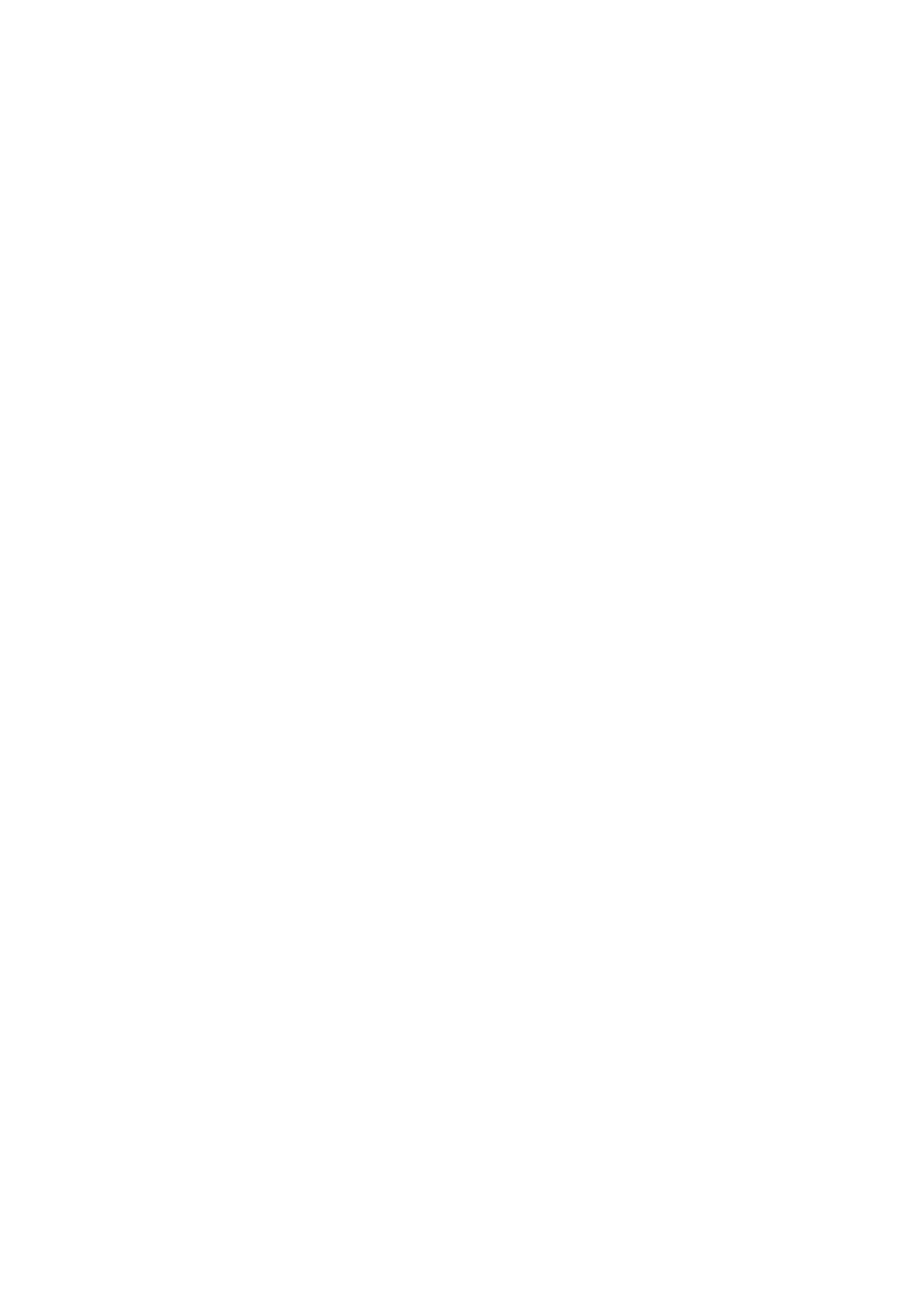# **Part 4(i) – Complaints against Members Rules**

### **1. Context**

- **1.1** These "Arrangements" set out how you may make a complaint that an elected or co-opted Member of Southend on Sea Borough Council ("the Council") or Leigh on Sea Town Council ("the Town Council") has failed to comply with the Members' Code of Conduct ("the Code"), and sets out how the Council will deal with allegations of a failure to comply with the Code.
- **1.2** Under Section 28(6) and (7) of the Localism Act 2011, the Council must have in place "arrangements" under which allegations that a Member or co-opted Member of the Council (or the Town Council*)*, has failed to comply with the Code can be investigated and decisions made on such allegations.
- **1.3** Such arrangements must provide for the Council to appoint at least one Independent Person, whose views must be sought by the Council before it takes a decision on an allegation which it has decided shall be investigated, and whose views can be sought by the Council at any other stage, or by a Member (or a member or co-opted member of the Town Council) against whom an allegation has been made.

# **2. The Members' Code of Conduct**

- **2.1** The Council has adopted the Code, which is available for inspection on the Council's website and on request from Reception at the Council Offices.
- **2.2** The Town Council has also adopted a Members' Code of Conduct*.* If you wish to inspect this code you should look at the Town Council's website or contact the Town Council.

### **3. Making a Complaint**

**3.1** If you wish to make a complaint, please write to:

The Monitoring Officer, Strategic Director (Legal & Democratic Services), Southend-on-Sea Borough Council, Civic Centre, Victoria Avenue, Southend on Sea SS2 6ER or send an e-mail to [johnwilliams@southend.gov.uk](mailto:johnwilliams@southend.gov.uk)

- **3.2** The Monitoring Officer is a senior officer of the Council who has responsibility for maintaining the Register of Members' interests and is also responsible for administering the system in respect of complaints of Member misconduct.
- **3.3** In order to ensure that we have all the information which we need to be able to process your complaint, you must complete and send us the Complaint Form (see template at **Appendix A**), which can be downloaded from the Council's website and is available on request from the Reception at the Council Offices.
- **3.4** If you want to keep your name and address confidential, please indicate this in the space provided on the Complaint Form. The Monitoring Officer will consider your request and if he agrees we will not disclose your name and address to the Member against whom you make the complaint, without your prior consent. If he does not agree, then you can normally decide whether you want to proceed with your complaint without anonymity or otherwise your complaint will be closed.
- **3.5** The Council will not normally investigate anonymous complaints.
- **3.6** The Monitoring Officer will acknowledge receipt of your complaint within 5 working days of receiving it, and will keep you informed of the progress of your complaint.
- **3.7** The Complaints Procedure Flowchart at **Appendix B** summarises how complaints are dealt with.
- **3.8** That in the event of the Monitoring Officer having a conflict of interest in respect of a complaint, the matter will be dealt with by a Deputy Monitoring Officer or other arrangements will be made.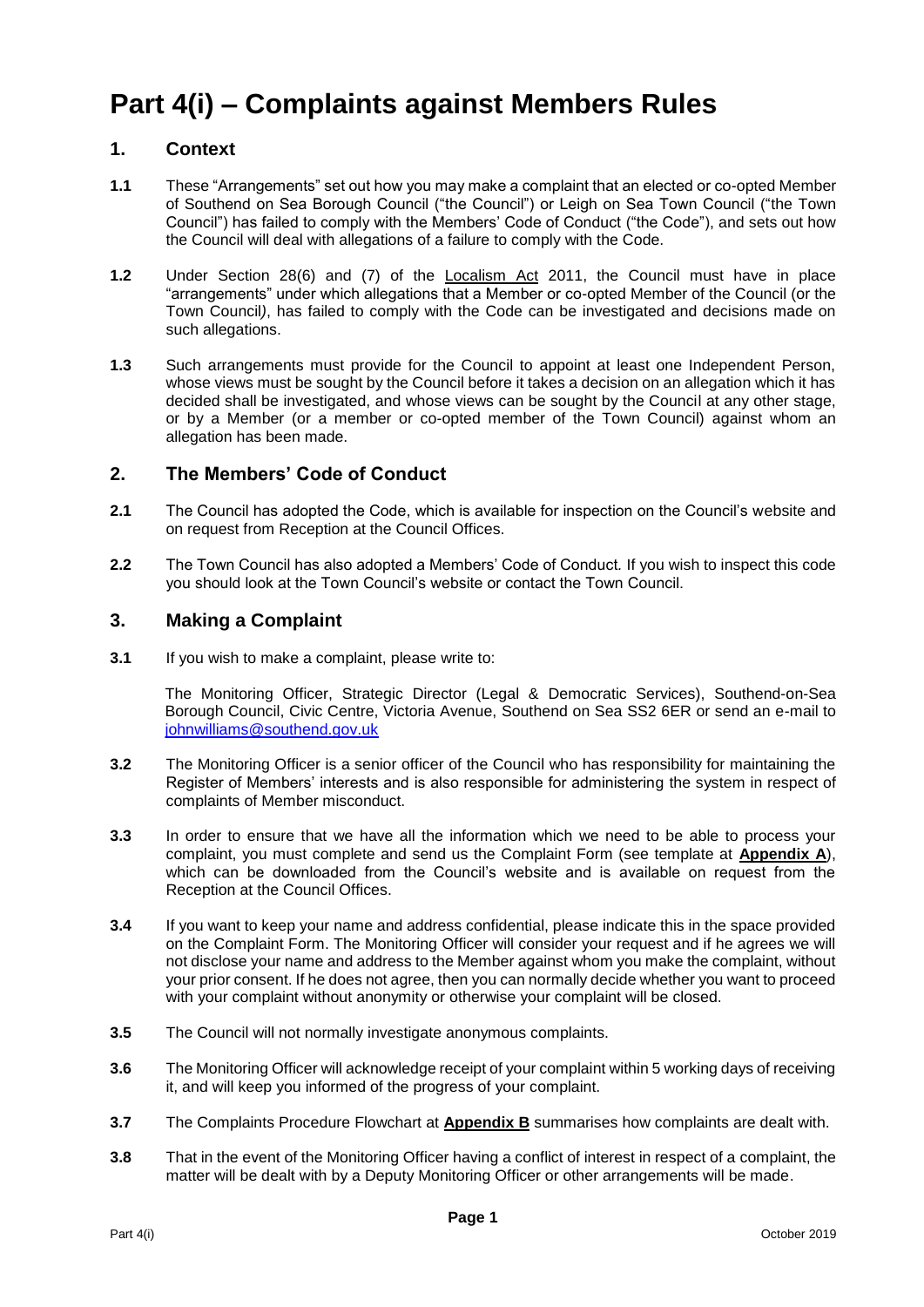# **4. Will your complaint be investigated?**

- **4.1** The Monitoring Officer will review every complaint received and may consult with the Independent Person before taking a decision as to whether it:
	- **4.1.1** Merits no further investigation; or
	- **4.1.2** Merits formal investigation

The Monitoring Office may decide to refer the issue to the Standards Committee in certain limited circumstances such as when the complaint:

- Comes from a senior officer of the Council, such as the Chief Executive or the Monitoring Officer himself; or
- Is about a high profile Member such as the Leader of the Council.
- **4.2** This decision will normally be taken within 28 working days of receipt of your complaint. Your complaint will be considered in accordance with the Assessment Criteria at **Appendix C**.

When the Monitoring Officer has taken a decision, he will inform you of his decision and the reasons for that decision. There is no right of appeal.

Where the Monitoring Officer requires additional information in order to come to a decision, he may come back to you for such information and may request information from the Member against whom your complaint is directed. (Where your complaint relates to a Town Councillor, the Monitoring Officer may also inform the Clerk to the Town Council of your complaint and seek the views of the Town Council before deciding whether the complaint merits formal investigation).

- **4.3** In appropriate cases, the Monitoring Officer may seek to resolve the complaint informally, without the need for a formal investigation. Such informal resolution may involve the Member accepting that his / her conduct was unacceptable and offering an apology, or other remedial action by the Council. Where the Member or the Council make a reasonable offer of informal resolution, but you are not willing to accept the offer, the Monitoring Officer will take account of this in deciding whether the complaint merits further investigation.
- **4.4** If your complaint identifies criminal conduct or breach of other regulation by any person, the Monitoring Officer has the power to refer the matter to the Police or other regulatory agencies.

### **5. How is an investigation conducted?**

- **5.1** The Council has adopted a procedure for the investigation of misconduct complaints in the form of an instruction to the Investigating Officer. This is attached at **Appendix D**.
- **5.2** If the Monitoring Officer decides that a complaint merits further investigation, he will generally appoint an Investigating Officer, who may be another senior officer of the Council, an officer of another authority or an external investigator. The Investigating Officer will decide whether he / she needs to meet or speak to you to understand the nature of your complaint and so that you can explain your understanding of events and suggest what documents need to seen and who needs to be interviewed.
- **5.3** The Investigating Officer will normally write to the Member against whom you have complained and provide him / her with a copy of your complaint. The Member will be asked to provide his / her explanation of events and to identify what documents need to be seen and who needs to be interviewed. In exceptional cases, where it is appropriate to keep your identity confidential, or disclosure of details of the complaint to the Member might prejudice the investigation, your name and address can be deleted from the papers given to the Member, or there can be a delay in notifying the Member until the investigation has progressed sufficiently.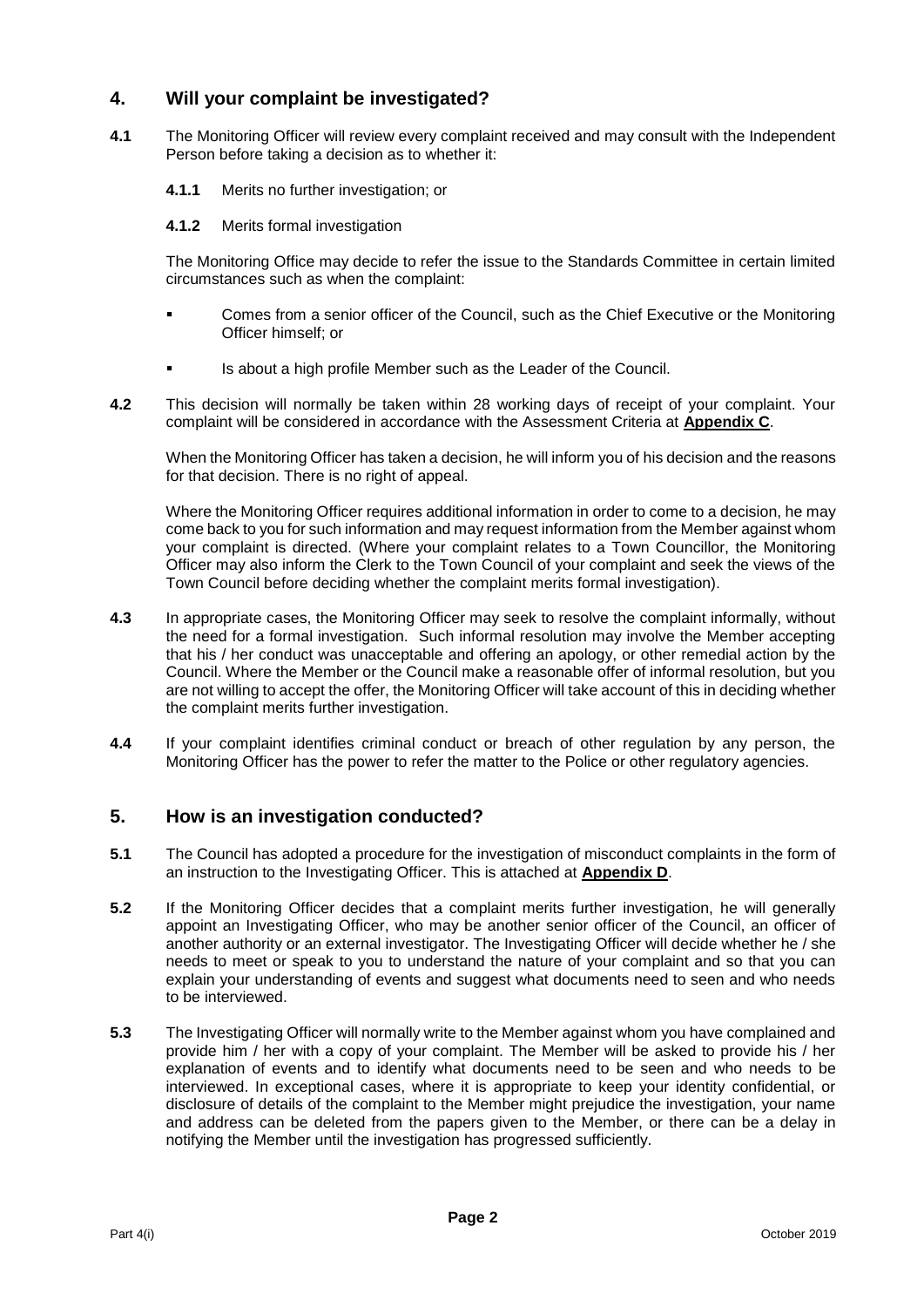- **5.4** At the end of his / her investigation, the Investigating Officer will produce a draft report ("the Investigation Report") and will send copies of that draft report, in confidence, to you and to the Member concerned, to give you both an opportunity to identify any matter in that draft report which you disagree with or which you consider requires more consideration.
- **5.5** Having taken account of any comments on the draft Investigation Report it will then be finalised. The Investigating Officer will send the final report to the Monitoring Officer.

### **6. What happens if the Investigating Officer concludes that there is no evidence of a failure to comply with the Code of Conduct?**

- **6.1** The Monitoring Officer will review the Investigating Officer's report and if he is satisfied that the report is sufficient, he will write to you and to the Member concerned (and to Town Council, where your complaint relates to a Town Councillor), confirming that he is satisfied that no further action is required. The Monitoring Officer will supply both you and the Member with a copy of the Final Investigation Report. There is no right of appeal.
- **6.2** If the Monitoring Officer is not satisfied that the investigation has been conducted properly, he may ask the Investigating Officer to reconsider his / her report.

### **7. What happens if the Investigating Officer concludes that there is evidence of a failure to comply with the Code of Conduct?**

**7.1** The Monitoring Officer will review the Investigating Officer's report and will then either seek an informal resolution (in consultation with the Independent Person) or send the matter for a hearing before the Standards Hearing Sub-Committee.

#### **7.2 Informal Resolution**

The Monitoring Officer may consider that the matter can reasonably be resolved without the need for a hearing. In such a case, he will consult with the Independent Person and with you and seek to agree what you may consider to be a fair resolution which also helps to ensure higher standards of conduct for the future. Such resolution may include the Member accepting that his / her conduct was unacceptable and offering an apology, and / or other remedial action by the Council. If the Member complies with the suggested resolution, the Monitoring Officer will report the matter to the Standards Committee (and the Town Council if appropriate) for information, but will take no further action. There is no right of appeal against the Monitoring Officer's decision to resolve the matter by informal resolution.

#### **7.3 Hearing**

If the Monitoring Officer considers that informal resolution is not appropriate, or the Member concerned is not prepared to undertake any proposed remedial action, such as giving an apology, then the Monitoring Officer will report the Investigation Report to the Standards Hearing Sub-Committee. The Sub-Committee will conduct a hearing and then decide whether the Member has failed to comply with the Code of Conduct and if so, whether to take any action.

The Council has agreed a procedure for hearing complaints, which is attached as **Appendix E**.

At the hearing, the Investigating Officer will present her / her report, call such witnesses as he / she considers necessary and make representations to substantiate his / her conclusion that the Member has failed to comply with the Code. For this purpose, the Investigating Officer may ask you to attend and give evidence to the Sub-Committee but you have no right to attend unless the meeting is held in public. The Member will then have an opportunity to give his / her evidence, to call witnesses and to make representations to the Sub-Committee as to why he / she considers that he / she did not fail to comply with the Code.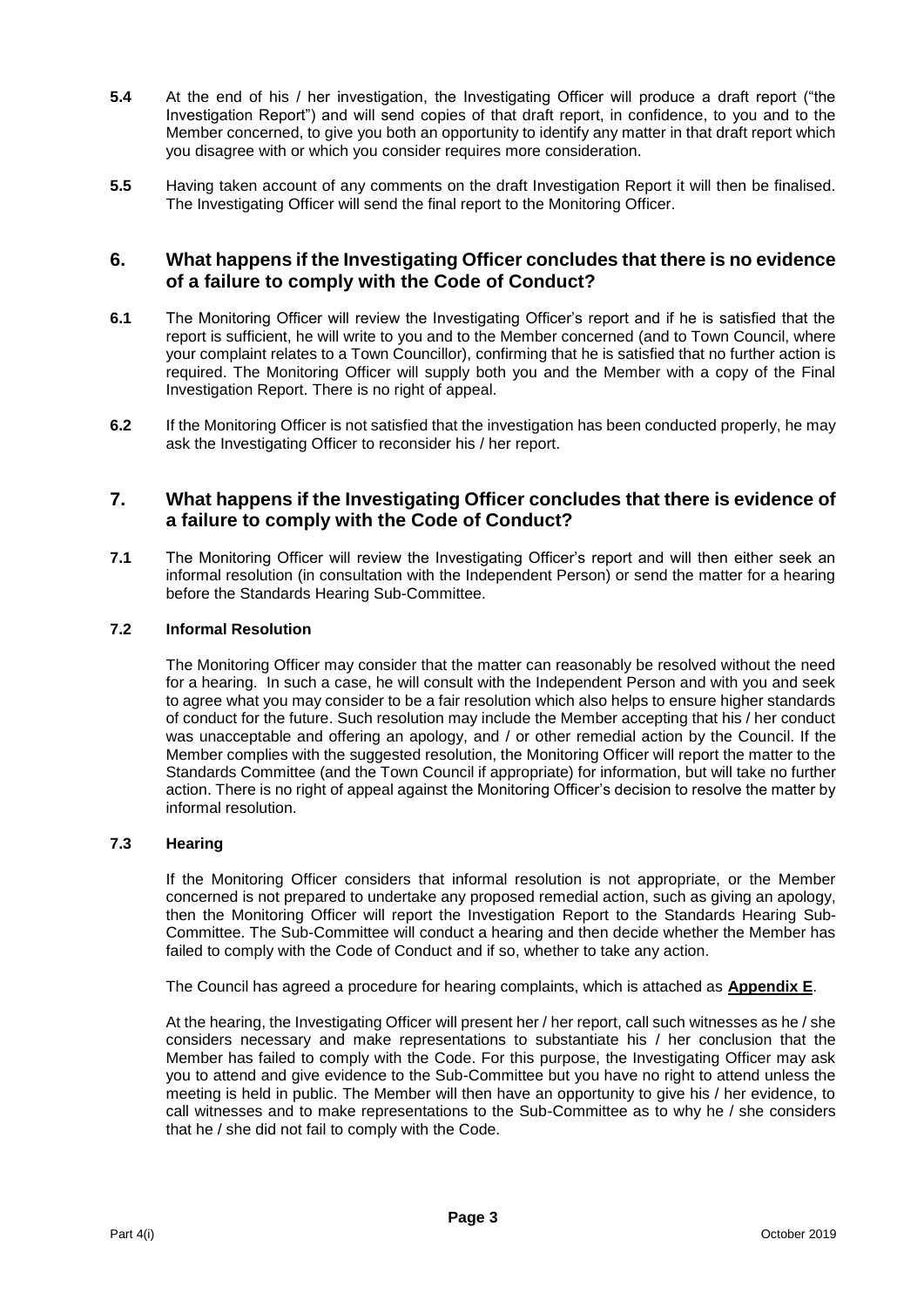The Sub-Committee, with the benefit of any advice from the Independent Person then makes a decision:

The Sub-Committee may conclude that the Member did not fail to comply with the Code and dismiss the complaint.

Alternatively the Sub-Committee may conclude that the Member did fail to comply with the Code. In such a case the Chairman of the Sub-Committee will inform the Member of this finding and the Sub-Committee will then consider what action, if any, should taken as a result of the Member's failure to comply with the Code. In doing this, the Sub-Committee will give the Member an opportunity to make representations and will consult the Independent Person. The Sub-Committee will then decide on any lawful sanction (see 8 below).

### **8. What action can the Standards Hearing Sub-Committee take where a Member has failed to comply with the Code of Conduct?**

- **8.1** The Council has delegated to the Sub-Committee such of its powers to take action in respect of Members as may be necessary to promote and maintain high standards of conduct. Accordingly the powers available to the Sub-Committee are as follows:
	- Censuring or reprimanding the Member;
	- Reporting its findings to the Council (or Town Council) for information;
	- Recommending to the Member's Group Leader that he / she be removed from any or all Committees or Sub-Committees of the Council;
	- Recommending to the Leader of the Council that the Member be removed from the Cabinet, or removed from particular Portfolio responsibilities;
	- Asking the Monitoring Officer to arrange training for the Member;
	- Removing the Member from all outside appointments to which he / she has been appointed or nominated by the Council;
	- Withdrawing facilities provided to the Member by the Council, such as a computer, website and / or email and internet access; or
	- Excluding the Member from the Council's offices or other premises, with the exception of meeting rooms as necessary for attending Council, Committee and Sub-Committee meetings.
- **8.2** The Sub-Committee has no power to suspend or disqualify the Member or to withdraw allowances.

### **9. What happens at the end of the Hearing?**

- **9.1** At the end of the hearing, the Chair will state the decision of the Standards Hearing Sub-Committee as to whether the Member failed to comply with the Code and if he / she did, details of any sanctions / actions. There is no right of appeal against the decision of the Sub-Committee.
- **9.2** As soon as reasonably practicable thereafter, the Monitoring Officer shall prepare a formal decision notice in consultation with the Chair of the Sub-Committee and send a copy to you and to the Member (and to the Town Council if appropriate). The decision notice will be available for public inspection. Any finding that there has breach of the Code will be reported to the next convenient meeting of the Council.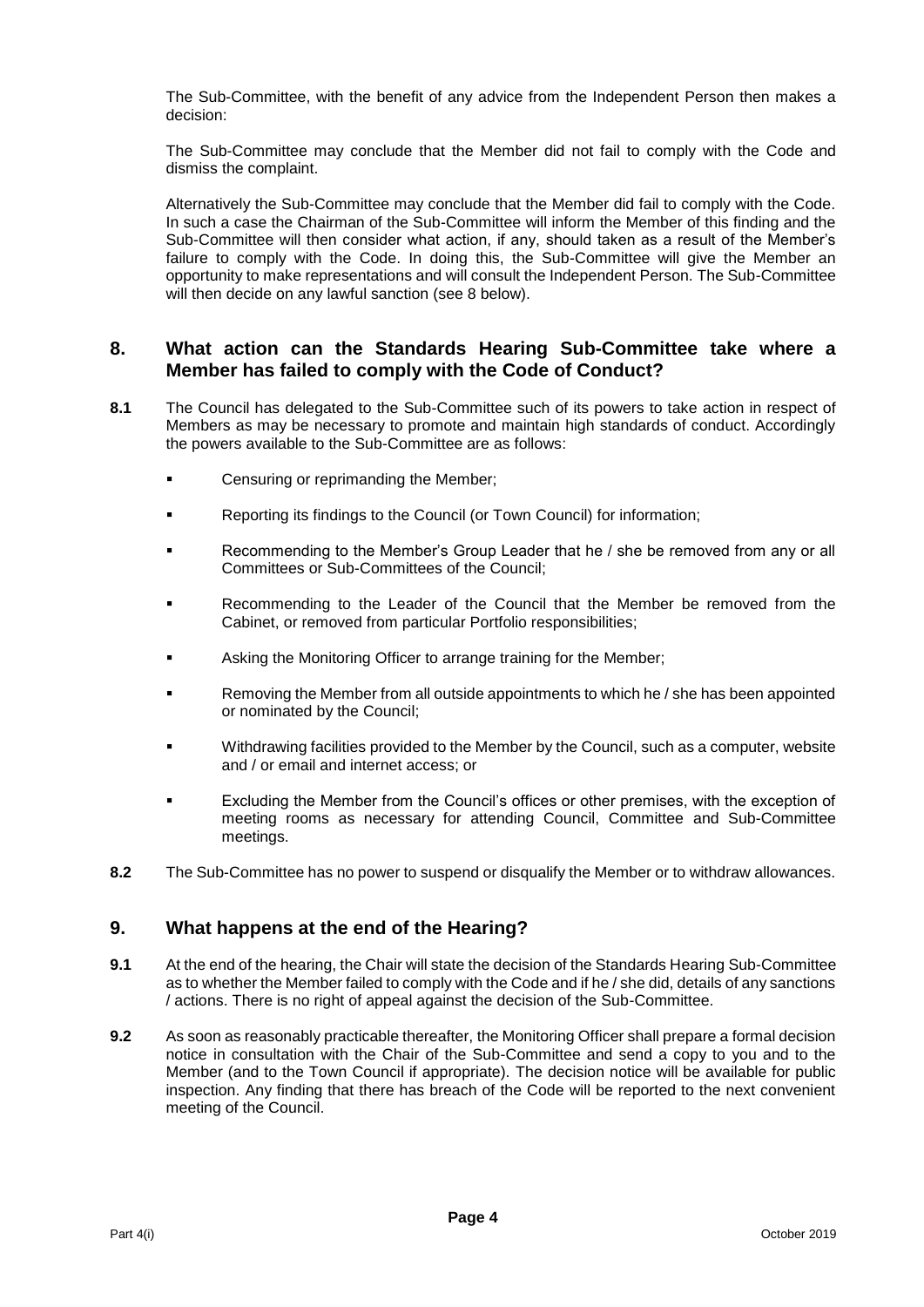# **10. What is the Standards Hearing Sub-Committee?**

- **10.1** It is a Sub-Committee comprising of 3 Councillors drawn from the Council's Standards Committee. If the Councillor complained about is a member of the Town Council, then a member of the Town Council will sit in as a non-voting Co-opted Member.
- **10.2** The Standards Committee has 9 Members and is made up on a politically proportional basis.
- **10.3** The Independent Person (whose role is prescribed in S.28 of the Localism Act) is invited to attend all meetings of the Standards Committee and the Hearing Sub-Committee and their views are sought and taken into consideration before the Sub-Committee takes any decision on whether the Member's conduct constitutes a failure to comply with the Code and as to any action to be taken following a finding of failure to comply with the Code.

# **11. Revision of these arrangements**

The Council may be resolution agree to amend these arrangements and has delegated to the Chair of the Sub-Committee the right to depart from these arrangements where he / she considers that it is expedient to do so in order to secure the effective and fair consideration of any matter.

# **12. Appeals**

- **12.1** Neither the complainant nor the Member complained against has any right of appeal against a decision of the Monitoring Officer or of the Standards Hearing Sub-Committee under these Rules.
- **12.2** If you feel that the Council has failed to deal with your complaint properly, you may make a complaint to the Local Government and Social Care Ombudsman.

### **13. Appendices**

|                   | <b>Appendix A</b> Complaint Form                         |
|-------------------|----------------------------------------------------------|
| <b>Appendix B</b> | <b>Complaints Procedure Flowchart</b>                    |
| <b>Appendix C</b> | <b>Standards Complaints Assessment Criteria</b>          |
| Appendix D        | <b>Investigation Procedure</b>                           |
| <b>Appendix E</b> | <b>Standards Hearing Sub-Committee Hearing Procedure</b> |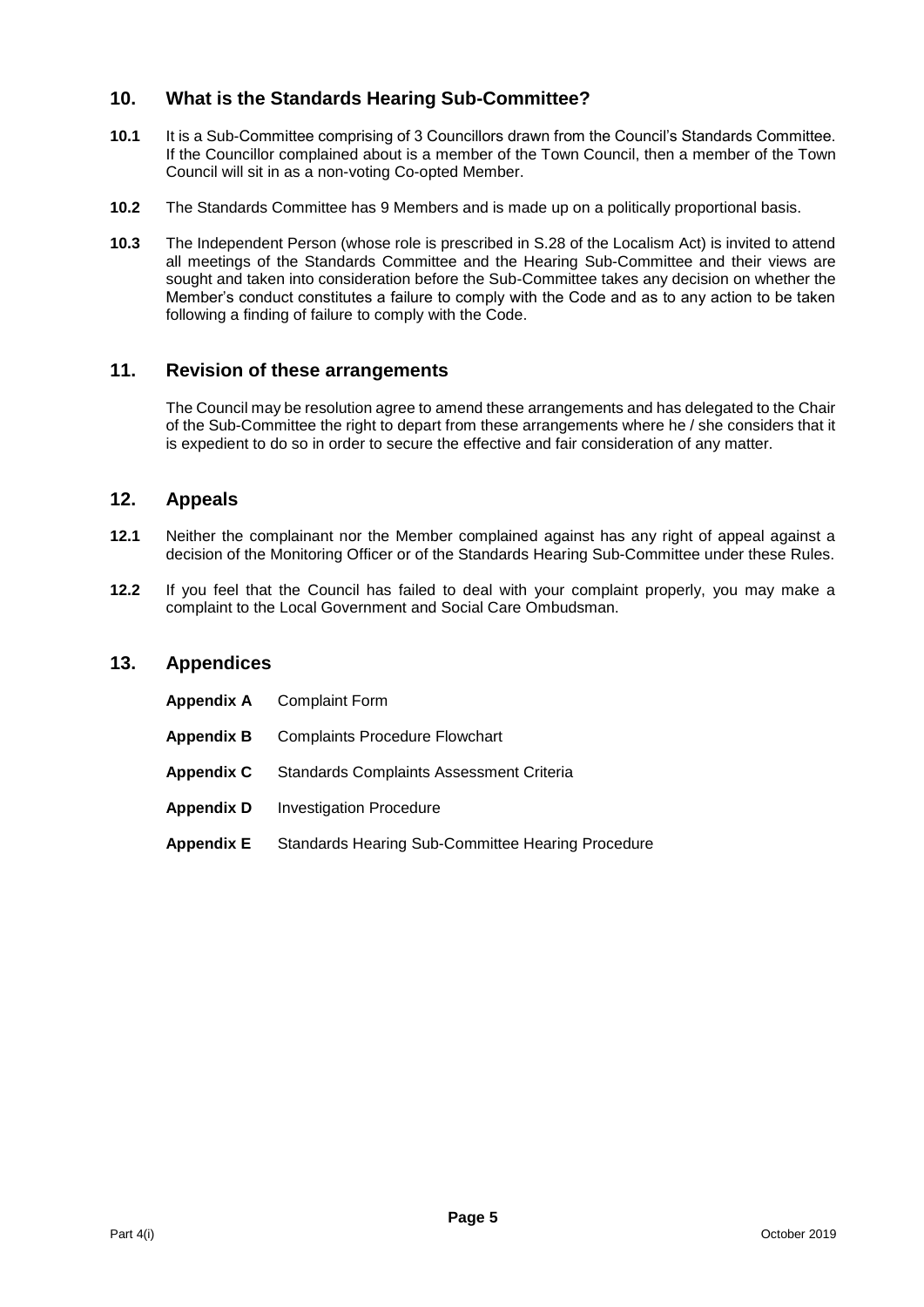# **Complaint Form**

# **1. Your Details**

Please provide us with your name and contact details:

| Title:                    |  |
|---------------------------|--|
| <b>First Name:</b>        |  |
| <b>Last Name:</b>         |  |
| <b>Address:</b>           |  |
| <b>Daytime Telephone:</b> |  |
| <b>Evening Telephone:</b> |  |
| <b>Mobile Telephone:</b>  |  |
| <b>Email Address:</b>     |  |
| Signature:                |  |
| Date of Complaint:        |  |

Your address and contact details will not usually be released unless necessary or to deal with your complaint.

However, we will tell the following people that you have made this complaint and they will see this form:

- **the Member(s) you are complaining about**
- **the Monitoring Officer of the Southend-on-Sea Borough Council**
- **the Town Clerk to the Leigh-on-Sea Town Council (if applicable)**
- Members of the Standards Hearing Sub-Committee

We will tell them your name and give them details of your complaint. If you have serious concerns about your name and details of your complaint being released, please complete section 6 of this form.

#### **2. Who are you?**

Please tell us which complainant type best describes you:

- Member of the public An elected or co-opted member of an authority Member of Parliament Local authority monitoring officer
	- Other council officer or authority employee
	- Other (please specify)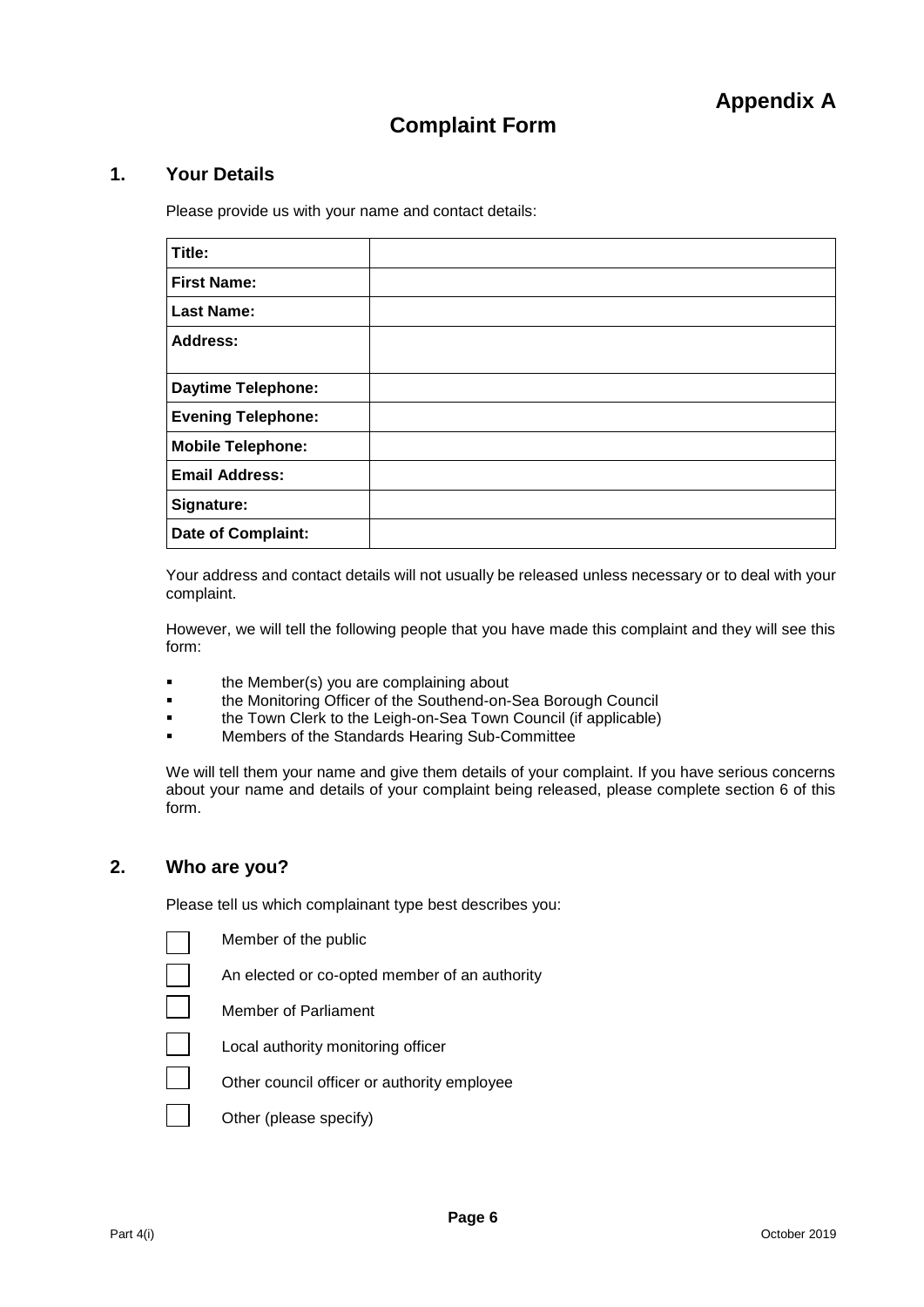# **3. Complaints Process**

Please see the Complaints against Members Rules in **Part 4(i)** of the Constitution.

# **4. Name of Member(s)**

Please provide us with the name of the Member(s) you believe have breached the Members' Code of Conduct and the name of their Authority:

| <b>Title</b> | <b>First Name</b> | <b>Last Name</b> | <b>Council or Authority Name</b> |
|--------------|-------------------|------------------|----------------------------------|
|              |                   |                  |                                  |
|              |                   |                  |                                  |
|              |                   |                  |                                  |
|              |                   |                  |                                  |

# **5. Nature of Complaint**

Please explain in this section (or on separate sheets) what the Member has done that you believe breaches the Members' Code of Conduct. If you are complaining about more than one Member you should clearly explain what each individual person has done that you believe breaches the Members' Code of Conduct and set out any evidence to substantiate this.

It is important that you provide all the information you wish to have taken into account by the Monitoring Officer or the Sub-Committee when it decides whether to take any action on your complaint. For example:

- You should be specific, wherever possible; about exactly what you are alleging the member said or did. For instance, instead of writing that the member insulted you, you should state what it was they said.
- You should provide the dates of the alleged incidents wherever possible. If you cannot provide exact dates it is important to give a general timeframe.
- You should confirm whether there are any witnesses to the alleged conduct and provide their names and contact details if possible.
- You should provide any relevant background information.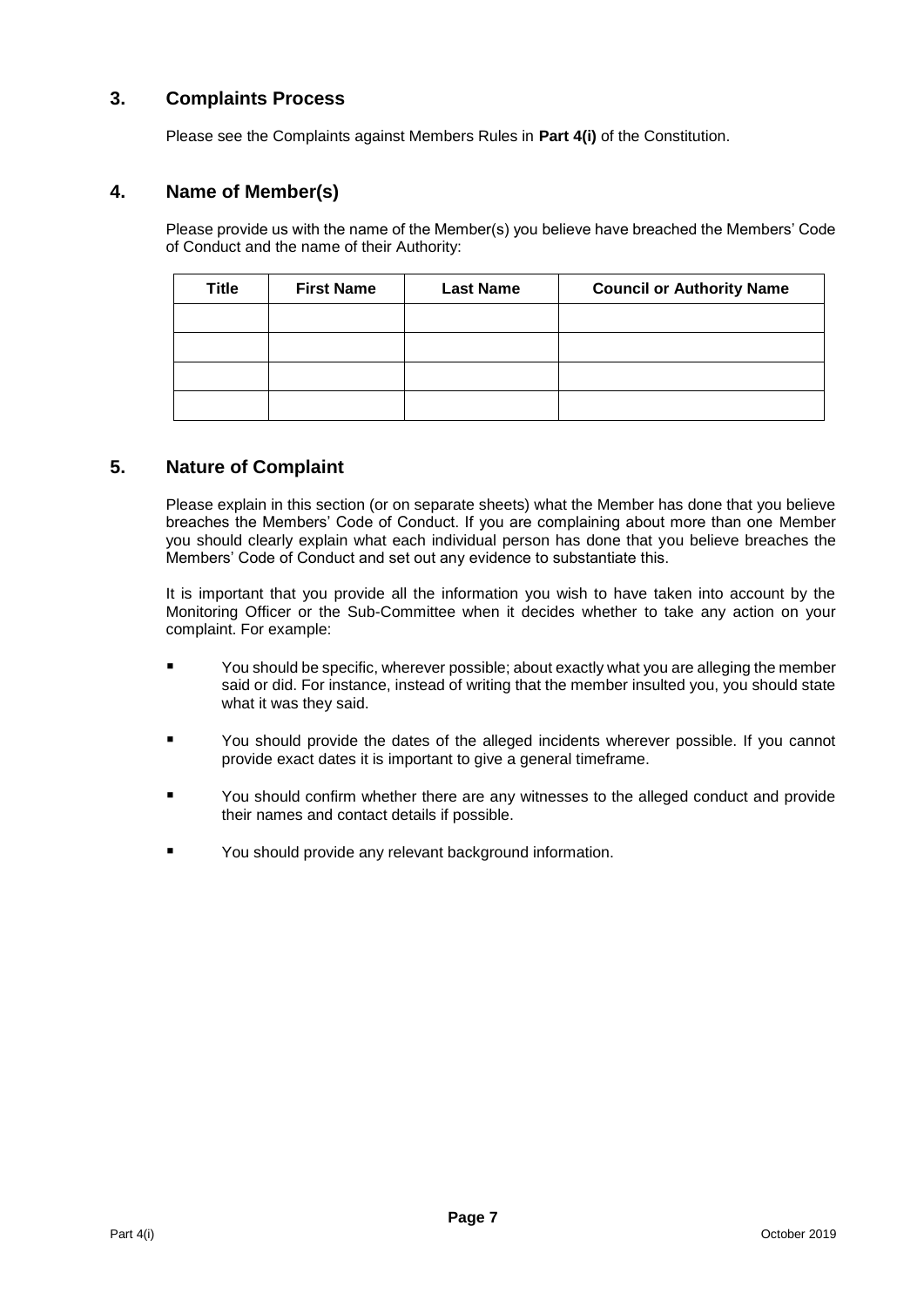# **Please provide us with the details of your complaint:**

*Continue on a separate sheet if there is not enough space on this form.*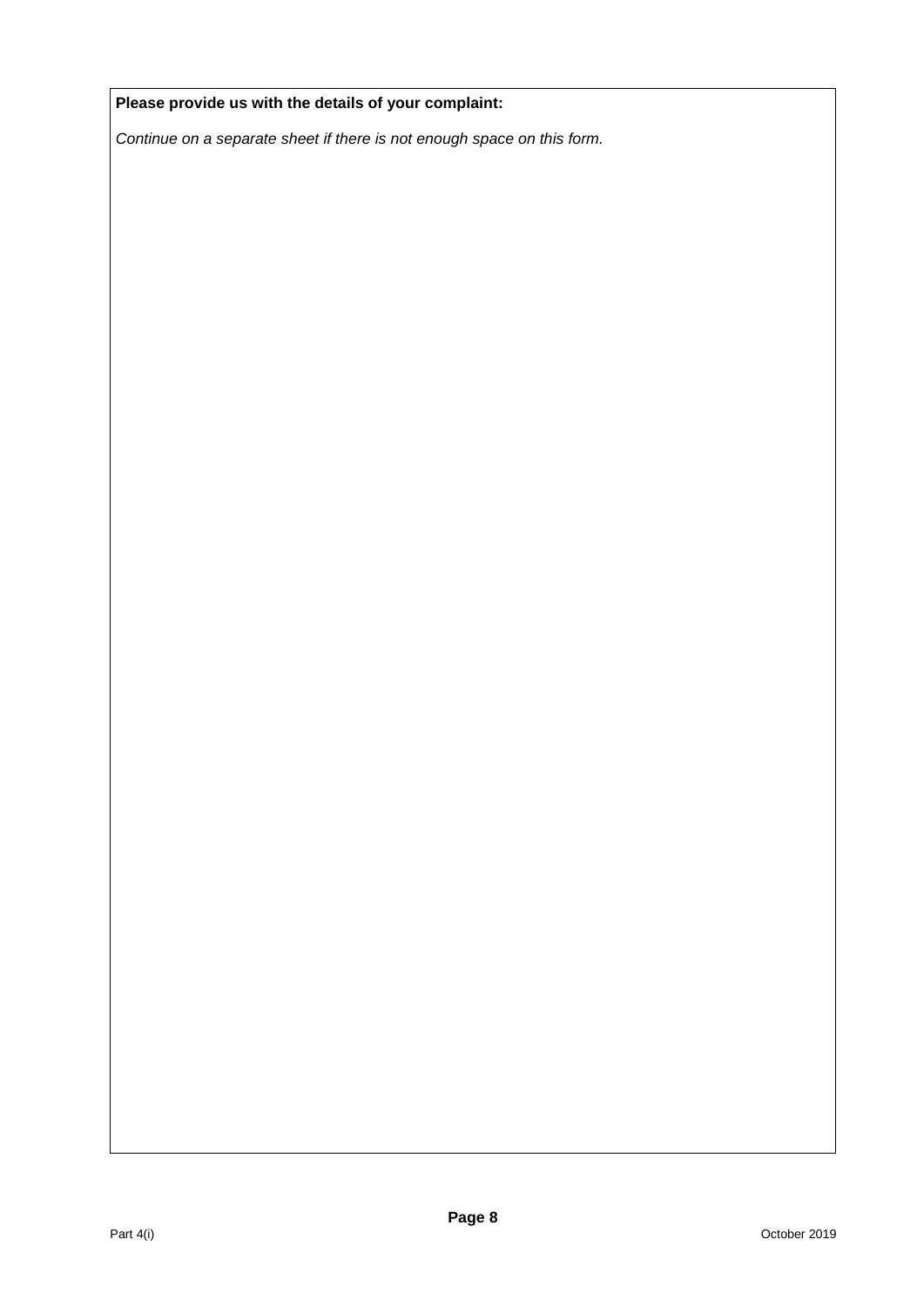# **6. Confidentiality**

Only complete this next section if you are requesting that your identity is kept confidential.

In the interests of fairness and natural justice, we believe members who are complained about have a right to know who has made the complaint. We also believe they have a right to be provided with details of the complaint. We are unlikely to withhold your identity or the details of your complaint unless you have good reason to believe that:

- You may be at risk of physical harm should your identify be disclosed.
- You work closely with the Member and are concerned about the consequences to your employment.
- You have a serious health condition and there are medical risks associated with your identify being disclosed.

Please note that requests for confidentiality or requests for suppression of complaint details will not automatically be granted. The Monitoring Officer will consider the request alongside the substance of your complaint. We will then contact you with the decision. If your request for confidentiality is not granted, we will usually allow you the option of withdrawing your complaint.

However, it is important to understand that in certain exceptional circumstances where the matter complained about is very serious, we can proceed with an investigation or other action and disclose your name even if you have expressly asked us not to.

If your complaint is dealt with by the Standards Hearing Sub-Committee after an investigation you may be asked to attend as a witness.

Please provide us with details of why you believe we should withhold your name and / or the details of your complaint:

# **7. Remedy Sought**

Please indicate the remedy or remedies you are looking for or hoping to achieve by submitting this complaint.

*Continue on separate sheet(s) as necessary.*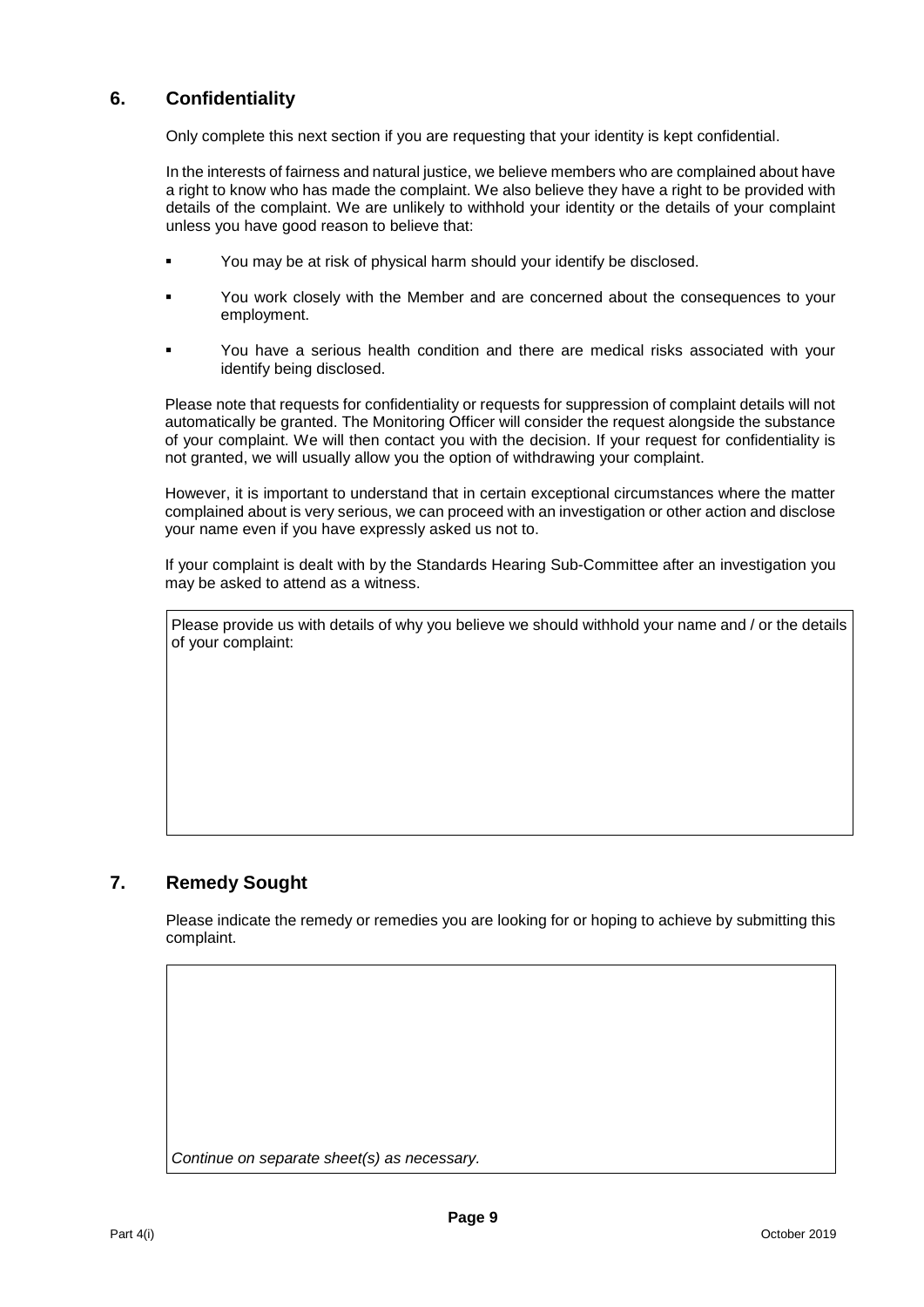# **8. Additional Information**

Complaints must be submitted in writing. This includes fax and electronic submissions. However, in line with the requirements of the Equality Act 2010, we can make reasonable adjustments to assist you if you have a disability that prevents you from making your complaint in writing.

We can also help if English is not your first language.

If you need any support in completing this form, please let us know as soon as possible.

This form should be sent to:

The Monitoring Officer: Strategic Director (Legal & Democratic Services) Southend-on-Sea Borough Council Civic Centre Victoria Avenue Southend-on-Sea Essex SS2 6ER

or by e-mail to [johnwilliams@southend.gov.uk](mailto:johnwilliams@southend.gov.uk)

Telephone No. 01702 215102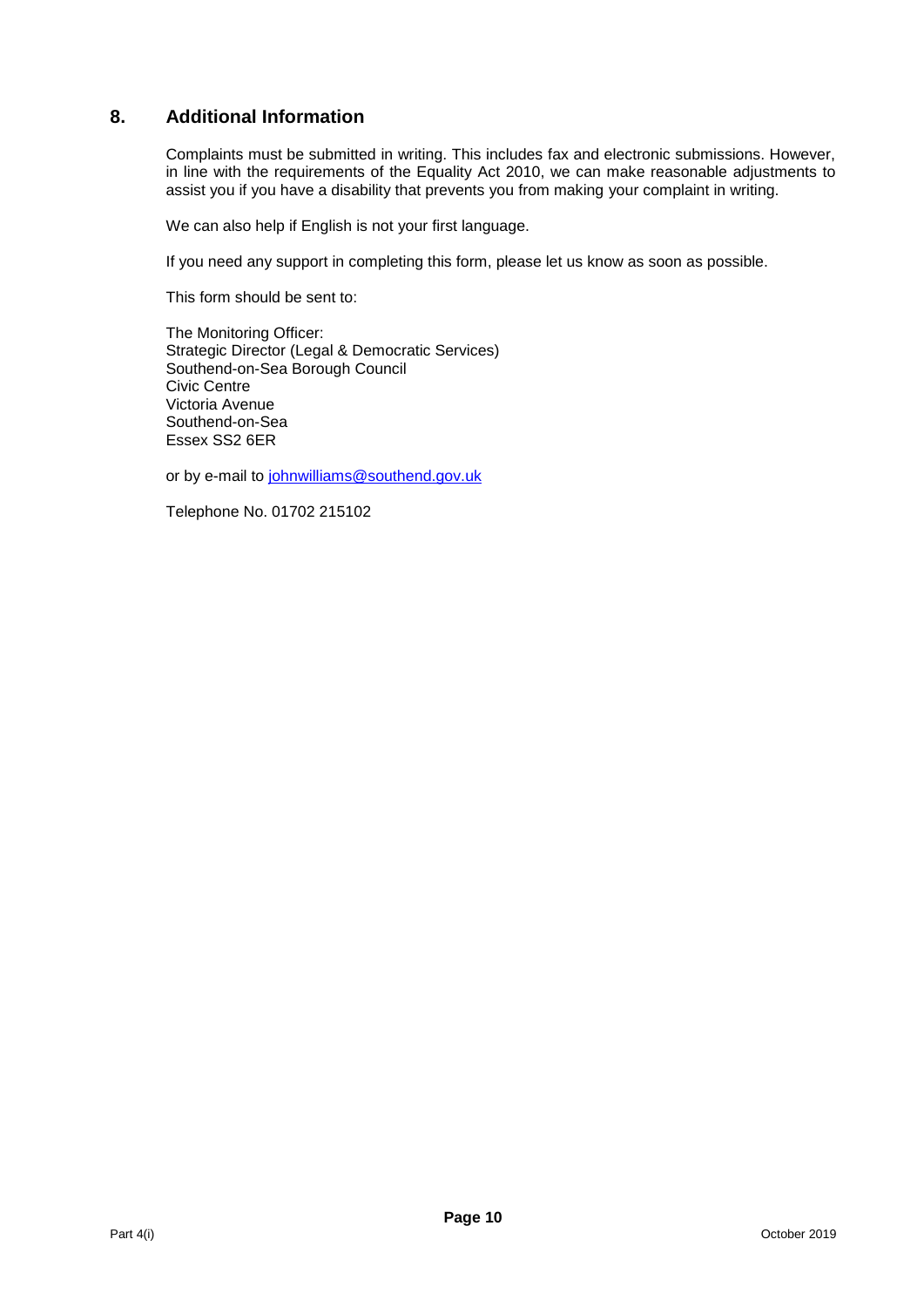# **Appendix B**

# **Complaints Procedure Flowchart**

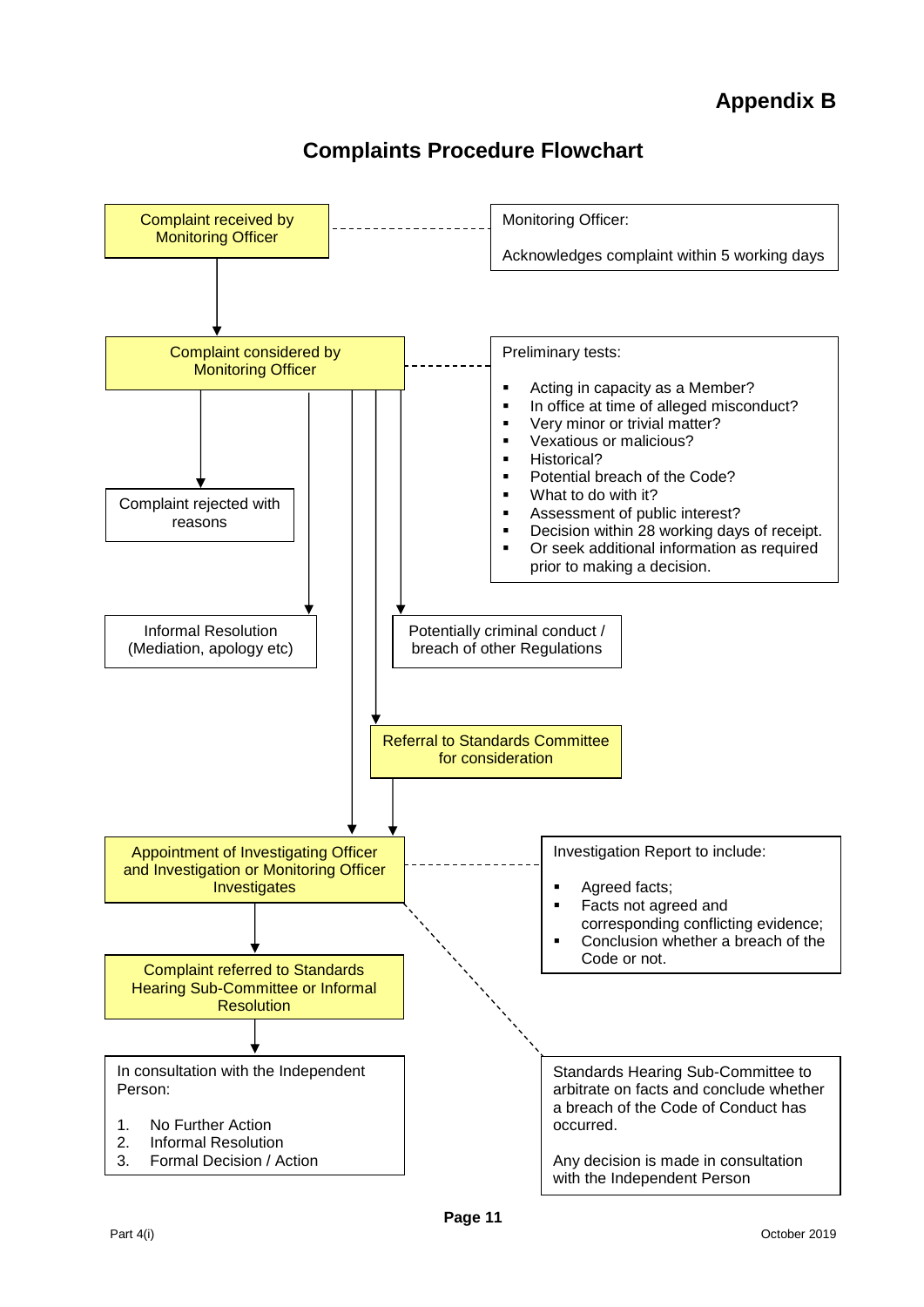# **Appendix C**

# **Standards Complaints Assessment Criteria**

### **Complaints which would not normally be referred for investigation:**

- 1. The complaint is not considered sufficiently serious to warrant investigation e.g. not pursuing a residents concern with sufficient vigour, e.g. failing to respond to correspondence;
- 2. The complaint appears to be simply motivated by malice or is "tit-for-tat";
- 3. The complaint appears to be politically motivated;
- 4. It appears that there can be no breach of the Code of Conduct; for example, it relates to the Councillor's private life or is about dissatisfaction with a Council decision;
- 5. The complaint is about someone who is no longer a Councillor;
- 6. There is insufficient information available for a referral;
- 7. The complaint has not been received within 3 months of the alleged misconduct unless there are exceptional circumstances e.g. allegation of bullying, harassment etc.
- 8. The matter occurred so long ago that it would be difficult for a fair Investigation to be carried out;
- 9. The same, or similar, complaint has already been investigated and there is nothing further to be gained by seeking the sanctions available to the Standards Committee; or
- 10. It is an anonymous complaint, unless it includes sufficient documentary evidence to show a significant breach of the Code of Conduct.
- 11. Where the Member complained about has apologised and / or admitted making an error and the matter would not warrant a more serious sanction

# **Complaints which may be referred for Investigation:**

- 1. It is serous enough, if proven, to justify the range of actions available to the Standards Committee; or
- 2. There are individual acts of minor misconduct which appear to be a part of a continuing pattern of behaviour that is unreasonably disrupting the business of the Council and there is no other avenue left to deal with it other than by way of an investigation.

**Whilst complainants must be confident that complaints are taken seriously and dealt with appropriately, deciding to investigate a complaint or to take further action will cost both public money and officers' and members' time. This is an important consideration where the complaint is relatively minor**.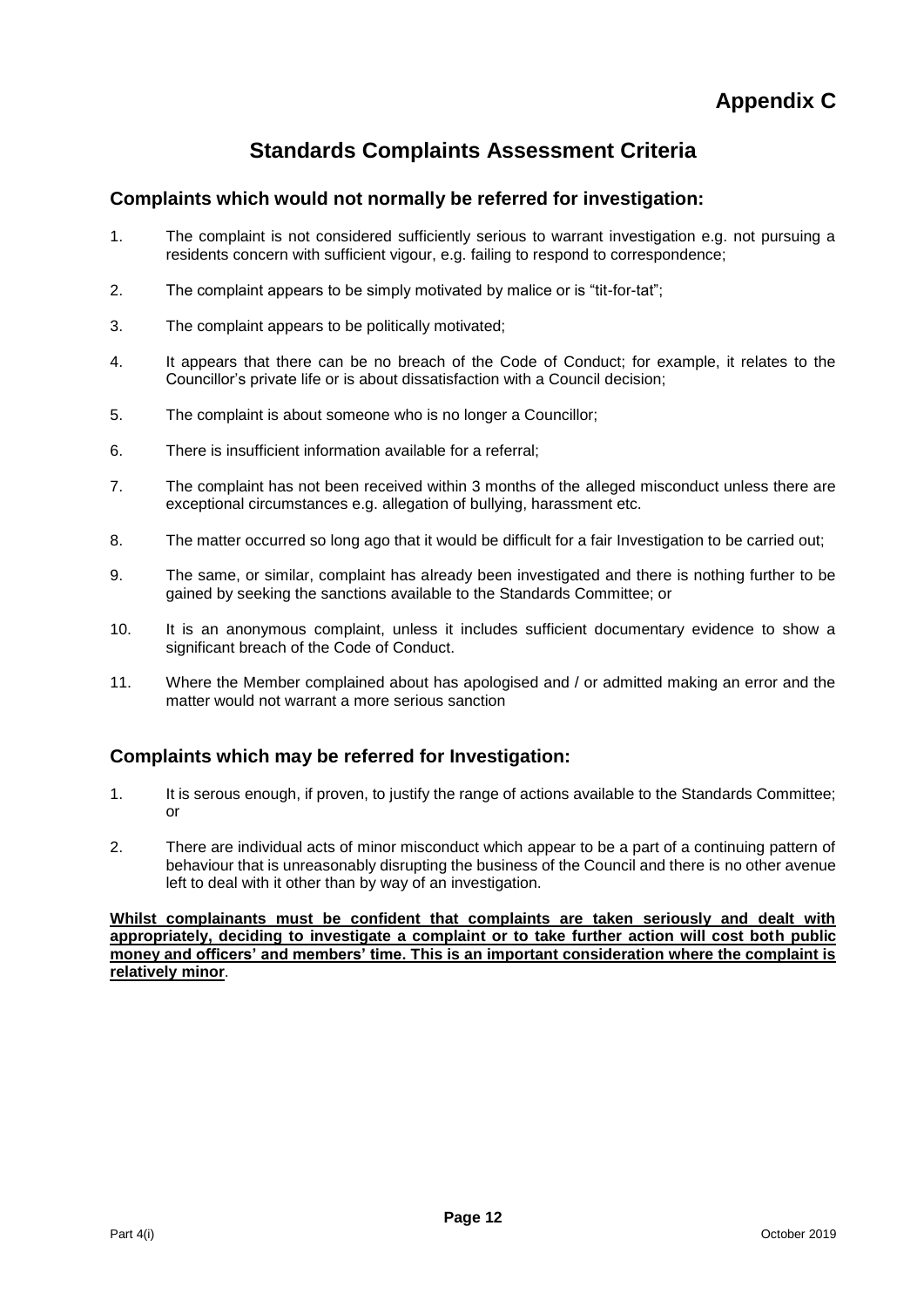# **Standards Complaints Investigation Procedure**

# **Investigation Procedure**

You should maintain a written record to demonstrate what was considered at the start of each investigation and plan how you intend to carry out the investigation, the paragraphs of the code that may have been breached, the facts you need to determine to establish, the evidence you will need, how you plan to gather the evidence and how long it will take to conclude your investigation. Remember there is no provision in the Localism Act 2011 compelling Members or witnesses to co-operate with your investigation.

A written Investigation Report will need to be prepared for consideration by the Council's Monitoring Officer.

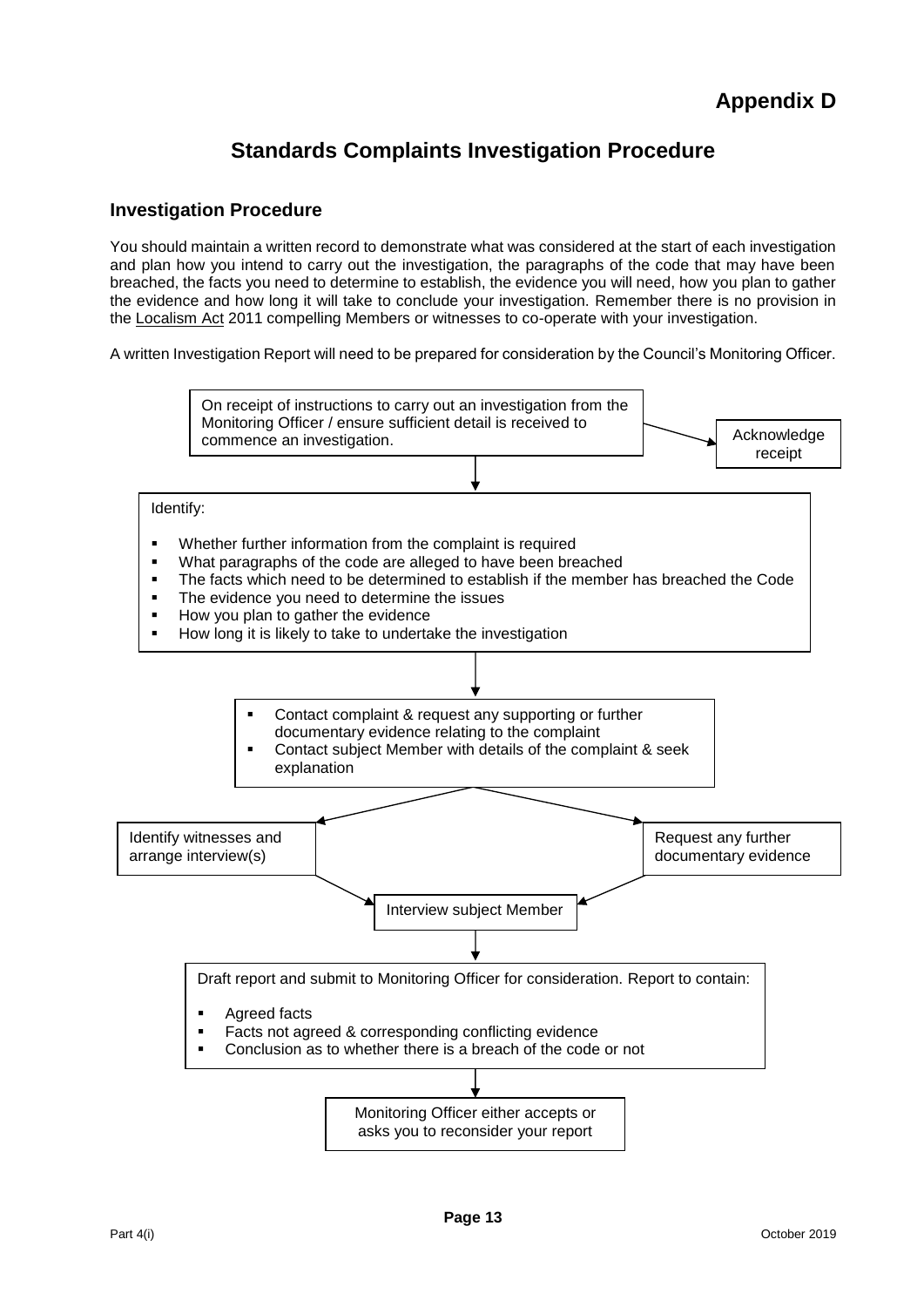# **Standards Hearing Sub-Committee Procedure**

# **Procedure:**

### **1. Quorum**

- **1.1** Three Members must be present throughout the hearing to form a quorum.
- **1.2** Where the complaint refers to a Leigh-on-Sea Town Councillor a non voting Town Council member of the Standards Committee may be present.

### **2. Opening**

- **2.1** The Chair explains the procedure for the hearing and reminds all parties to turn off mobile phones, audible alarms and pagers etc.
- **2.2** The Chair asks all present to introduce themselves.
- **2.3** The Councillor will ask whether the parties wish to briefly outline their positions.

### **3. The Complaint**

- **3.1** The Investigating Officer shall be invited to present his / her report including any documentary evidence or other material (and to call witnesses as required by the Investigating Officer). This report and documentary evidence must be based on the complaint made to the Council – no new points will be allowed.
- **3.2** The Councillor against whom the complaint has been made (or their representative) may question the Investigating Officer upon the content of their report and any witnesses called by the Investigating Officer. (This is the Councillor's opportunity to ask questions rising from the Investigator's report and not to make a statement).
- **3.3** Members of the Sub-Committee may question the Investigating Officer about the content of his / her report and / or any witnesses called by the Investigating Officer.

# **4. The Councillor's Case**

- **4.1** The Councillor against whom the complaint has been made (or his / her representative) may present their case (and call any witnesses as required by the Councillor or his / her representative).
- **4.2** The Investigating Officer may question the Councillor and / or any witnesses.
- **4.3** Members of the Sub-Committee may question the Member and / or any witnesses.

### **5. Summing-Up**

- **5.1** The Investigating Officer may sum up the Complaint
- **5.2** The Member (or his / her representative) may sum up their case.